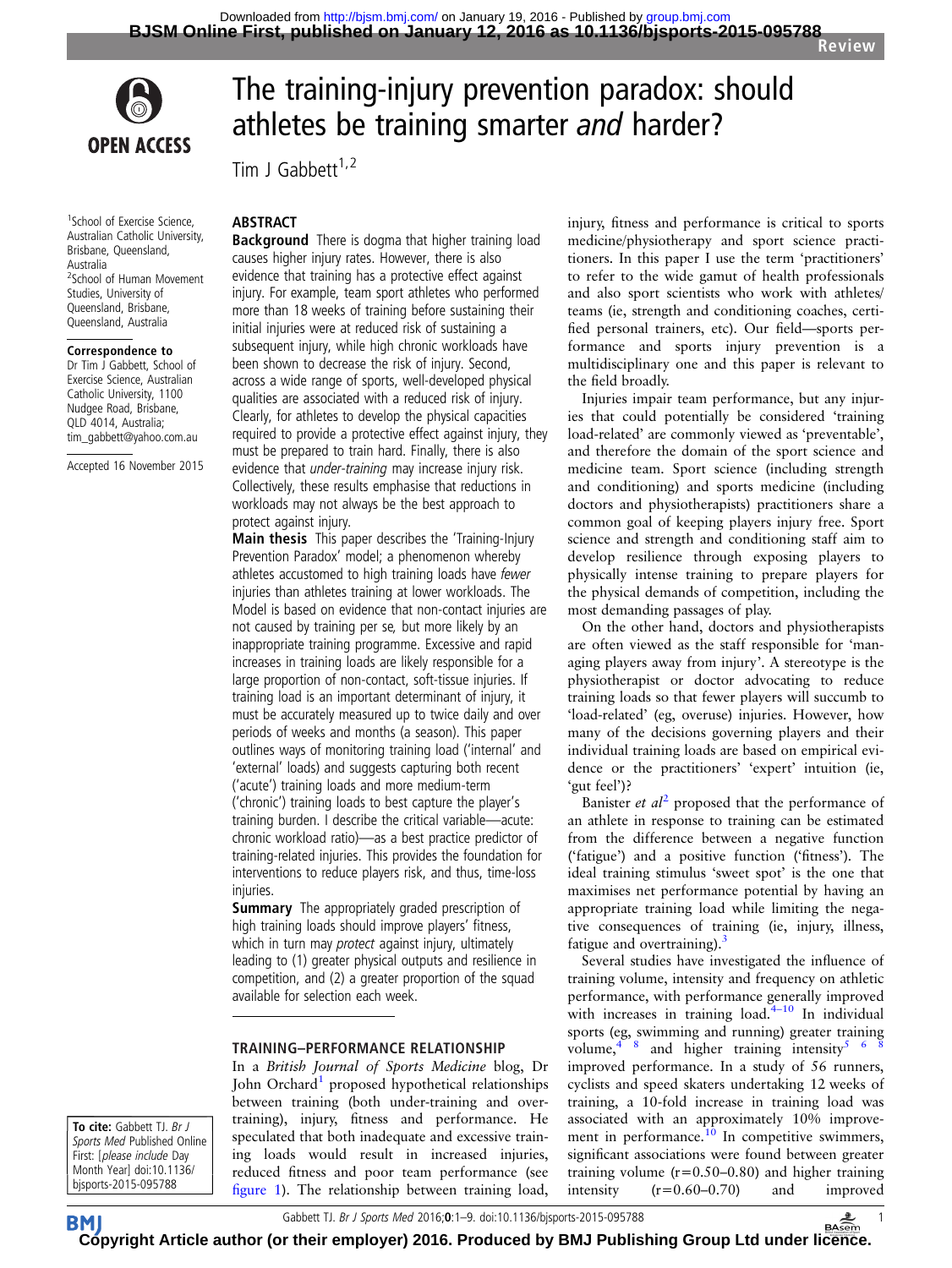<span id="page-1-0"></span>

Figure 1 Hypothetical relationship between training loads, fitness, injuries and performance. Redrawn from Orchard.<sup>1</sup>

performance.<sup>[9](#page-7-0)</sup> However, adverse events of exercise training are also dose related, with the highest incidence of illness and injury occurring when training loads were highest.<sup>10–15</sup>

#### TRAINING LOADS CAN BE MEASURED IN DIFFERENT WAYS

Sport scientists typically obtain measurements of a prescribed external training load (ie, physical 'work'), accompanied by an internal training load (ie, physiological or perceptual 'response'). External training loads may include total distance run, the weight lifted or the number and intensity of sprints, jumps or collisions (to name a few).<sup>[16](#page-7-0)</sup> Internal training loads include ratings of perceived exertion and heart rate. The individual characteristics of the athlete (eg, chronological age, training age, injury history and physical capacity) combined with the applied external and internal training loads determine the training outcome.<sup>16</sup>

For example, identical external training loads could elicit considerably different internal training loads in two athletes with vastly different individual characteristics; the training stimulus may be appropriate for one athlete, but inappropriate (either too high or too low) for another. An overweight, middle-aged

male will have very different physiological and perceptual responses to an 800 m effort than a trained runner. Although the external training load is identical, the internal training load will be much higher in the older, unfit individual! As the doseresponse to training varies between individuals, training should be prescribed on an individual basis.

#### EXTERNAL TRAINING LOAD—'TRACKING' EVERY METRE!

Global positioning systems (GPS) have been a 'game-changer' in the monitoring of external loads.[17](#page-7-0) These devices, which are typically no larger than a mobile phone, are worn by athletes during training and match-play activities. GPS provides information on speed and distances covered, while inertial sensors (ie, accelerometers, gyroscopes) embedded in the devices also provide information on non-locomotor sport-specific activities (eg, jumps in volleyball, collisions in rugby and strokes in swim-ming).<sup>[18](#page-7-0)</sup> Importantly, most of this data can be obtained in 'realtime' to ensure athletes are meeting planned performance targets.

#### INTERNAL TRAINING LOAD—THE ATHLETE'S PERCEPTION OF EFFORT

The session-rating of perceived exertion (RPE) has been used to quantify the internal training loads of athletes. At the completion of each training session, athletes provide a 1–10 'rating' on the intensity of the session. The intensity of the session is multiplied by the session duration to provide training load. The units are 'RPE units×minutes' and in football codes generally range between 300 and 500 units for lower-intensity sessions and 700–1000 units for higher-intensity sessions. For ease, we have referred to them as 'arbitrary units' in previous work. A more accurate term might be 'exertional minutes'. The value of session-RPE will depend on the goal of those measuring it and that topic is beyond the scope of this paper.

# MONITORING INDIVIDUAL ATHLETE WELL-BEING

Monitoring athlete well-being is common practice in high performance sport.<sup>19–21</sup> A wide range of subjective questionnaires are used with many of them employing a simple 5, 7 or 10-point Likert scale.<sup>19–[23](#page-7-0)</sup> Longer, more time consuming surveys are also employed.<sup>24</sup> <sup>25</sup>

| Table 1 |  | Relationship between external workloads and risk of injury in elite rugby league players |  |  |  |  |  |  |
|---------|--|------------------------------------------------------------------------------------------|--|--|--|--|--|--|
|---------|--|------------------------------------------------------------------------------------------|--|--|--|--|--|--|

|                                                               | Relative risk (95% CI)          |                                 |                             |  |
|---------------------------------------------------------------|---------------------------------|---------------------------------|-----------------------------|--|
| <b>Risk factors</b>                                           | <b>Transient</b>                | <b>Time lost</b>                | <b>Missed matches</b>       |  |
| Injury history in the previous season (no vs yes)             | $1.4$ (0.6 to 2.8)              | $0.7$ (0.4 to 1.4)              | $0.9$ (0.2 to 4.1)          |  |
| Total distance $(\leq 3910 \text{ vs } >3910 \text{ m})$      | $0.6$ (0.3 to 1.4)              | $0.5$ (0.2 to 1.1)              | 1.1 $(0.2 \text{ to } 6.0)$ |  |
| Very low intensity ( $\leq$ 542 vs $>$ 542 m)                 | $0.6$ (0.2 to 1.3)              | $0.4$ (0.2 to 0.9) <sup>*</sup> | $0.4$ (0.1 to 2.8)          |  |
| Low intensity ( $\leq$ 2342 vs $>$ 2342 m)                    | $0.5$ (0.2 to 1.1)              | $0.5$ (0.2 to 0.9) <sup>*</sup> | 1.2 $(0.2 \text{ to } 5.5)$ |  |
| Moderate intensity ( $\leq$ 782 vs >782 m)                    | $0.4$ (0.2 to 1.1)              | $0.5$ (0.2 to 1.0)              | $0.5$ (0.1 to 2.3)          |  |
| High intensity ( $\leq$ 175 vs >175 m)                        | $0.8$ (0.2 to 3.1)              | $0.9$ (0.3 to 3.4)              | $2.9$ (0.1 to 16.5)         |  |
| Very high intensity ( $\leq$ 9 vs >9 m)                       | 2.7 (1.2 to 6.5)*               | $0.7$ (0.3 to 1.6)              | $0.6$ (0.1 to 3.1)          |  |
| Total high intensity ( $\leq$ 190 vs >190 m)                  | $0.5$ (0.1 to 2.1)              | 1.8 $(0.4 \text{ to } 7.4)$     | $0.7$ (0.1 to 30.6)         |  |
| Mild acceleration ( $\leq$ 186 vs >186 m)                     | $0.2$ (0.1 to 0.4) <sup>+</sup> | $0.5$ (0.2 to 1.1)              | $1.5$ (0.3 to 8.6)          |  |
| Moderate acceleration ( $\leq$ 217 vs >217 m)                 | $0.3$ (0.1 to 0.6) <sup>†</sup> | $0.4$ (0.2 to 0.9) <sup>*</sup> | 1.4 $(0.3 \text{ to } 7.5)$ |  |
| Maximum acceleration ( $\leq$ 143 vs >143 m)                  | $0.4$ (0.2 to 0.8)*             | $0.5$ (0.2 to 0.9)*             | $1.8$ (0.4 to 8.8)          |  |
| Repeated high-intensity effort bouts ( $\leq$ 3 vs > 3 bouts) | $0.9$ (0.4 to 2.0)              | $1.6$ (0.8 to 3.3)              | 1.0 $(0.2 \text{ to } 4.4)$ |  |

All injuries were classified as a transient (no training missed), time loss (any injury resulting in missed match) or a missed match (any injury resulting in a subsequent missed match) injury. \*p<0.05; †p<0.01.

Reproduced from Gabbett and Ullah.<sup>[26](#page-7-0)</sup>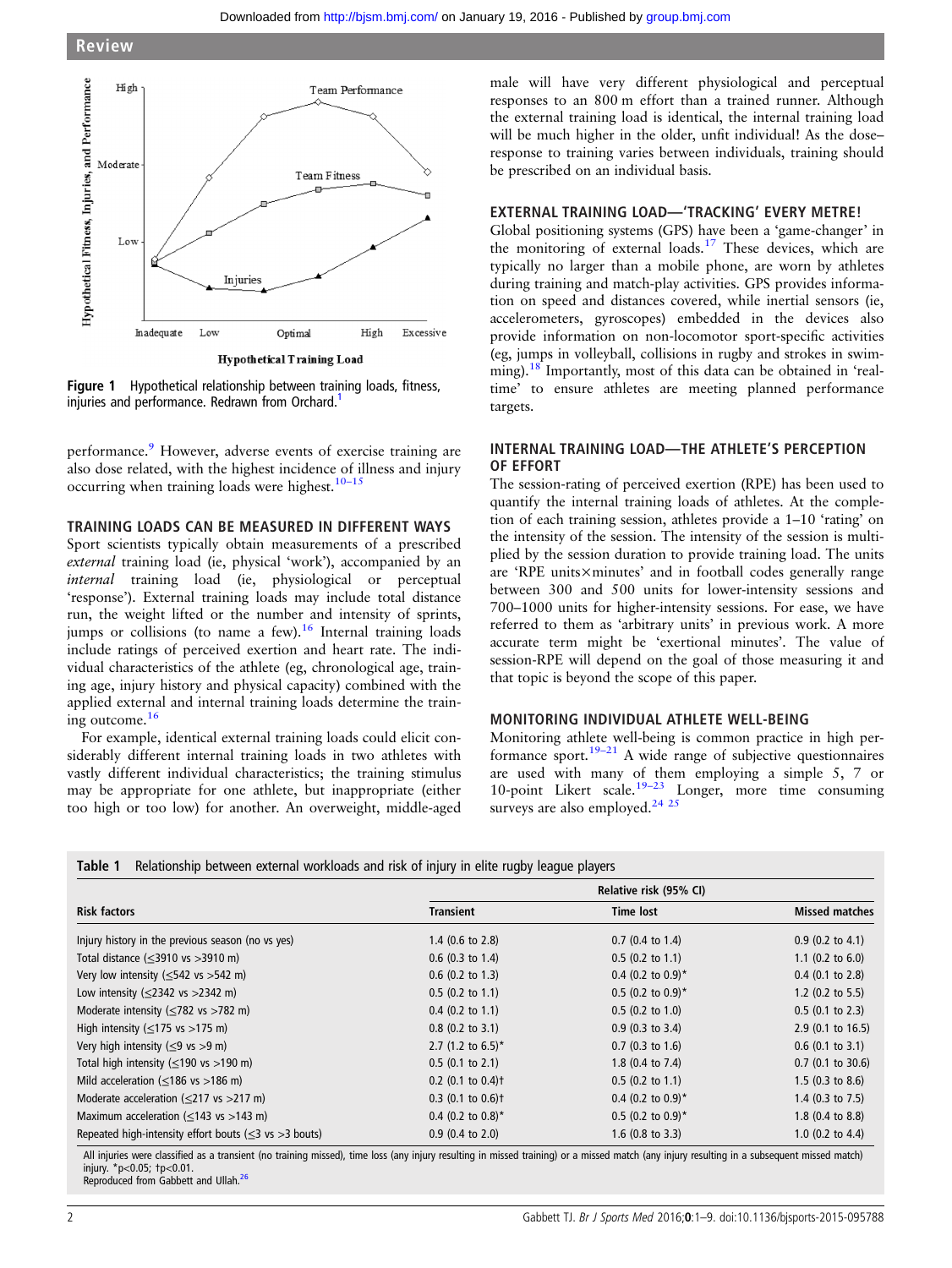

Figure 2 Relationship between training load and injury rate in team sport athletes. Training loads were measured using the session-rating of perceived exertion method. Redrawn from Gabbett.<sup>[11](#page-7-0)</sup>

These questionnaires are used to determine the readiness of team sport athletes to train. Typically players report their mood, stress level, energy, sleep and diet, along with their feelings of soreness in the upper-body, quadriceps, hamstring, groin and calf. The sum of the questions indicates the athlete's well-being. Practitioners can then adapt the training prescription for players on an individual basis (eg, continue regular training, investigate training loads or modify training programme).

#### RELATIONSHIP BETWEEN TRAINING LOADS AND INJURY

Training load monitoring is increasingly popular in high performance sport to ensure athletes achieve an adequate training stimulus and to minimise the negative consequences of training (injury risk, overtraining). In the following section, I discuss the relationship between training loads (both internal and external loads) and injury in team sport athletes.

#### EXTERNAL WORKLOADS AND INJURY

In elite rugby league, players who performed greater amounts ( $>9$  m) of very high-speed ( $>7$  m/s) running per session were 2.7 times more likely to sustain a non-contact, soft-tissue injury than players who performed less very high-speed running per session [\(table 1\)](#page-1-0). $^{26}$  $^{26}$  $^{26}$  This 'threshold' of 9 m of very high-speed running is lower than what would typically be performed in other team sport training sessions (eg, soccer and Australian football), $27$  and likely reflects the greater contact and repeated-effort demands, and lower running demands of rugby league.<sup>27</sup> For example, in studies of Australian football players, higher 3-weekly total distance (73 721–86 662 m, OR=5.5) and 3-weekly sprint distance (>1453 m, OR=3.7) were associated with a greater risk of injury. $13$ 

Although external loads are commonly measured using GPS devices, some team sports expose athletes to physically demanding external loads that require very little high-speed running (eg, baseball pitching, cricket fast bowling). Of the studies that have been performed in baseball, $28-30$  $28-30$  greater pitch counts were

associated with greater injury rates. Youth pitchers who threw over 100 innings in a season, had 3.5 times greater injury risk than players who pitched fewer than 100 pitches. $30$ 

Similar findings have been observed in cricket players; fast bowlers who bowled more than 50 overs in a match were at increased risk of injury for up to 28 days  $(OR=1.62).^{31}$  $(OR=1.62).^{31}$  $(OR=1.62).^{31}$ Furthermore, bowlers who bowled more deliveries in a week (>188 deliveries, relative risk=1.4) and had less recovery between sessions (<2 days, relative risk=2.4) were at greater injury risk than those who bowled between 123 and 188 deliveries per week and had 3–3.99 days recovery between sessions. Complicating this issue is that bowlers who bowled fewer deliveries each week (<123 deliveries, relative risk=1.4) and had greater recovery (>5 days, relative risk=1.8) were also at increased risk of injury.[32](#page-8-0)

#### INTERNAL WORKLOADS AND INJURY

These findings on external loads are consistent with results from studies on internal loads; higher training loads were associated with greater injury rates.<sup>[11 15](#page-7-0)</sup> [33](#page-8-0)-36 In early work<sup>[11](#page-7-0)</sup> a strong relationship (r=0.86) was reported between training loads (derived from the session-RPE) and training injury rates across a playing season in semiprofessional rugby league players (figure 2). Furthermore, over a 3-year period, reduced training loads markedly reduced injury rates in the same cohort of players (figure  $3$ ).<sup>[37](#page-8-0)</sup> It is likely that excessive training loads performed early in the study, led to overtraining, resulting in a spike in injury rates. However, it should be noted that this study was published over 10 years ago, and no subsequent study has replicated these results.

In professional rugby union players, higher 1-week (>1245 arbitrary units) and 4-week cumulative loads (>8651 arbitrary units) were associated with a higher risk of injury.<sup>[14](#page-7-0)</sup> In professional rugby league players, training load was associated with overall injury ( $r=0.82$ ), non-contact field injury ( $r=0.82$ ), and contact field injury  $(r=0.80)$  rates.<sup>[35](#page-8-0)</sup> Significant relationships were also observed between the field training load and overall field injury ( $r=0.68$ ), non-contact field injury ( $r=0.65$ ), and contact field injury  $(r=0.63)$  rates. Strength and power training loads were significantly related to the incidence of strength and power injuries  $(r=0.63)$ . There was no significant relationship between field training loads and the incidence of strength and power injuries. However, strength and power training loads were significantly associated with the incidence of contact  $(r=0.75)$  and non-contact  $(r=0.87)$  field training injuries. Collectively, these findings suggest that (1) the harder rugby league players train, the more injuries they will sustain and (2) high strength and power training loads may contribute indirectly to field injuries. Monitoring of training loads and careful scheduling of field and gymnasium sessions to avoid residual fatigue is warranted to minimise the effect of training-related injuries on professional rugby league players.

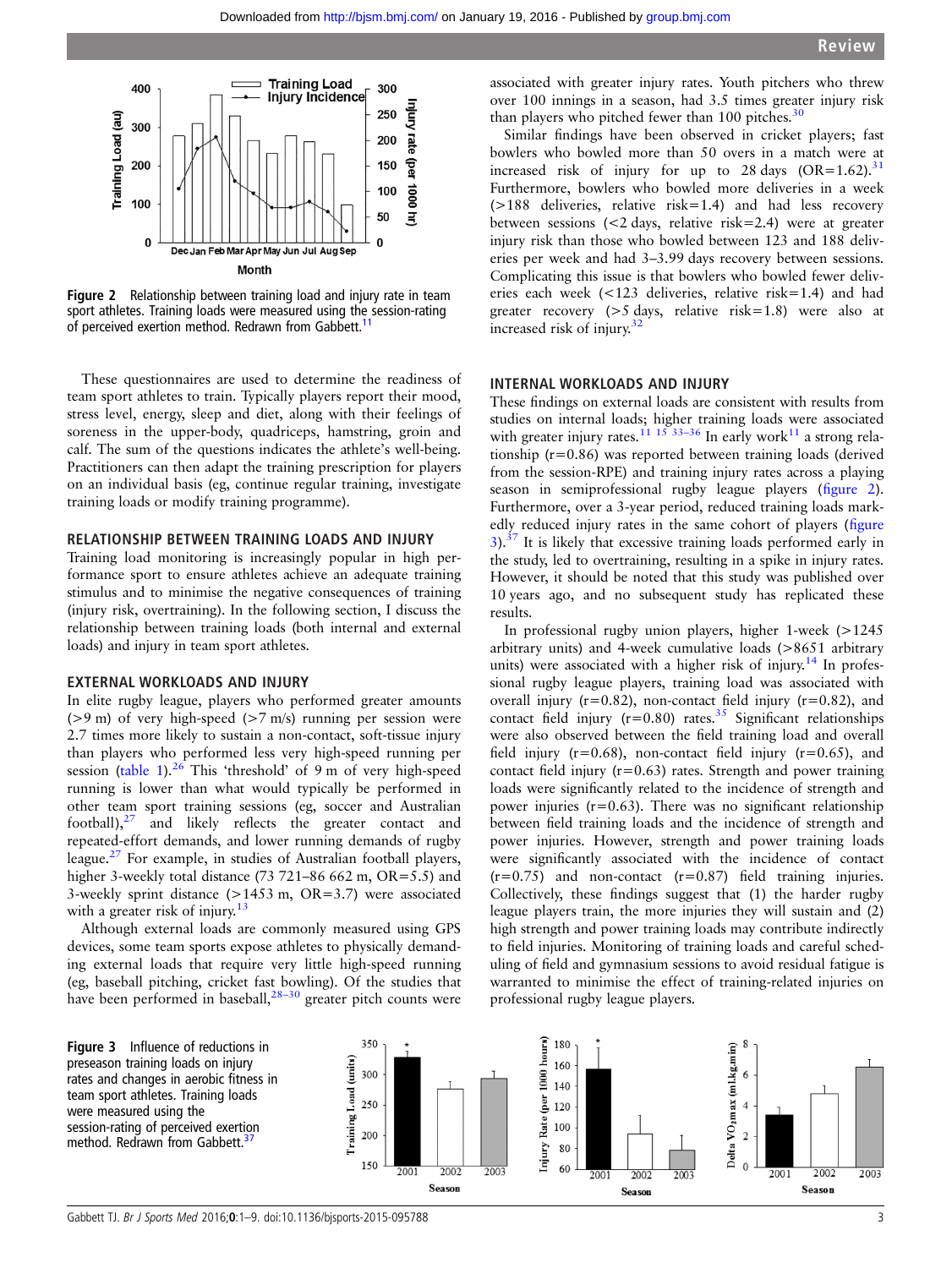<span id="page-3-0"></span>

Figure 4 Relationships between training load, training phase, and likelihood of injury in elite team sport athletes. Training loads were measured using the session-rating of perceived exertion method. Players were 50–80% likely to sustain a preseason injury within the training load range of 3000–5000 arbitrary units. These training load 'thresholds' were considerably reduced (1700–3000 arbitrary units) in the competitive phase of the season (indicated by the arrow and shift of the curve to the left). On the steep portion of the preseason training load-injury curve (indicated by the grey-shaded area), very small changes in training load result in very large changes in injury risk. Pre-Season Model: Likelihood of Injury=0.909327/(1+exp(−(Training Load−2814.85)/609.951)). Early Competition Model: Likelihood of Injury=0.713272×(1−exp(−0.00038318×Training Load)). Late Competition Model: Likelihood of Injury=0.943609/(1+exp(−(Training Load−1647.36)/485.813)). Redrawn from Gabbett.

#### DIFFERENCES IN TRAINING ADAPTATIONS BETWEEN YOUNGER AND OLDER ATHLETES

The age of the athlete influences adaptations to training.<sup>38</sup> <sup>39</sup>  $Gabbett<sup>38</sup>$  $Gabbett<sup>38</sup>$  $Gabbett<sup>38</sup>$  investigated training loads, injury rates and physical performance changes associated with a 14-week field conditioning programme in junior (approximately 17 years) and senior (approximately 25 years) rugby league players. Training improved muscular power and maximal aerobic power in the junior and senior players, however the improvement in muscular power and maximal aerobic power were greatest in the junior players. Training loads and injury rates were higher in the senior players. Thus, junior and senior rugby league players may adapt

 $T_{\rm eff}$  accuracy of model for predicting non-contact, soft-tissue injuries in  $\sigma$ 

differently to a given training stimulus, suggesting that training programmes should be modified to accommodate differences in training age.

Rogalski et  $al^{39}$  $al^{39}$  $al^{39}$  also showed that at a given training load, older and more experienced (7+ years' experience in the Australian Football League competition) players were at greater risk of injury than less experienced, younger (1–3 years' experience in the Australian Football League competition) players. It is likely that the higher training injury risk in the more experienced players is confounded by previous injury which is a major risk factor for a new injury.[40](#page-8-0) Older players likely had experienced a greater number of injuries across the course of their careers than the less experienced first to third year players. Clearly, further research investigating the dose–response relationship between training and injury in athletes of different ages and genders is warranted.<sup>[41](#page-8-0)</sup>

#### MODELLING THE TRAINING LOAD–INJURY RELATIONSHIP AND USING IT TO PREDICT INJURY

This section focuses on the use of training monitoring to model the relationship between load and injury risk.

Over a 2-year period, Gabbett<sup>[42](#page-8-0)</sup> used the session-RPE to model the relationship between training loads and the likelihood of injury in elite rugby league players. Training load and injury data were modelled using a logistic regression model with a binomial distribution (injury vs no injury) and logit link function, with data divided into preseason, early competition and late competition phases.

Players were 50–80% likely to sustain a preseason injury within the weekly training load range of 3000 to 5000 arbitrary minutes (RPE×minutes, as above). These training load 'thresholds' for injury were considerably lower (1700–3000 session-RPE units/week) in the competitive phase of the season. Importantly, on the steep portion of the sigmoidal training load-injury curve, very small changes in training load resulted in very large changes in injury risk (figure 4).

Training load and injury data were prospectively recorded over a further two competitive seasons in those elite rugby league players. An injury prediction model based on planned and actual training loads was developed and implemented to determine if non-contact, soft-tissue injuries could be predicted. One-hundred and fifty-nine non-contact, soft-tissue injuries were sustained over those two seasons. The percentage of true-

|                  | <b>Table 2</b> Accuracy of model for predicting non-contact, soft-tissue injuries |                                                   |                             |                                    |
|------------------|-----------------------------------------------------------------------------------|---------------------------------------------------|-----------------------------|------------------------------------|
|                  |                                                                                   | <b>Actual status</b>                              |                             |                                    |
|                  |                                                                                   | Not injured<br><b>Injured</b>                     |                             |                                    |
| Predicted status | Predicted injury                                                                  | True positive<br>$N = 121$                        | False positive<br>$N=20$    | Positive predictive value<br>85.8% |
|                  | Predicted no injury                                                               | False negative<br>$N = 18$                        | True negative<br>$N = 1589$ | Negative predictive value<br>98.9% |
|                  |                                                                                   | Sensitivity                                       | Specificity                 |                                    |
|                  |                                                                                   | 87.1 (80.5 to 91.7)%                              | 98.8 (98.1 to 99.2)%        |                                    |
|                  |                                                                                   | Likelihood ratio positive<br>70.0 (45.1 to 108.8) |                             |                                    |
|                  |                                                                                   | Likelihood ratio negative<br>$0.1$ (0.1 to 0.2)   |                             |                                    |

'True Positive'—predicted injury and player sustained injury; 'False Positive'—predicted injury but player did not sustain injury; 'False Negative'—no injury predicted but player sustained injury; 'True Negative'—no injury predicted and player did not sustain injury. 'Sensitivity'—proportion of injured players who were predicted to be injured; Specificity—proportion of uninjured players who were predicted to remain injury-free. 'Likelihood ratio positive'—sensitivity/(1-specificity); 'Likelihood ratio negative'—(1-sensitivity)/specificity. While there were 91 players in the sample, injury predictions based on the training loads performed by individual players were made on a weekly basis, so that within the total cohort,<br>there was a total number of true posit negative likelihood ratios are expressed as rates (and 95% CIs).<br>Reproduced from Gabbett.<sup>[42](#page-8-0)</sup>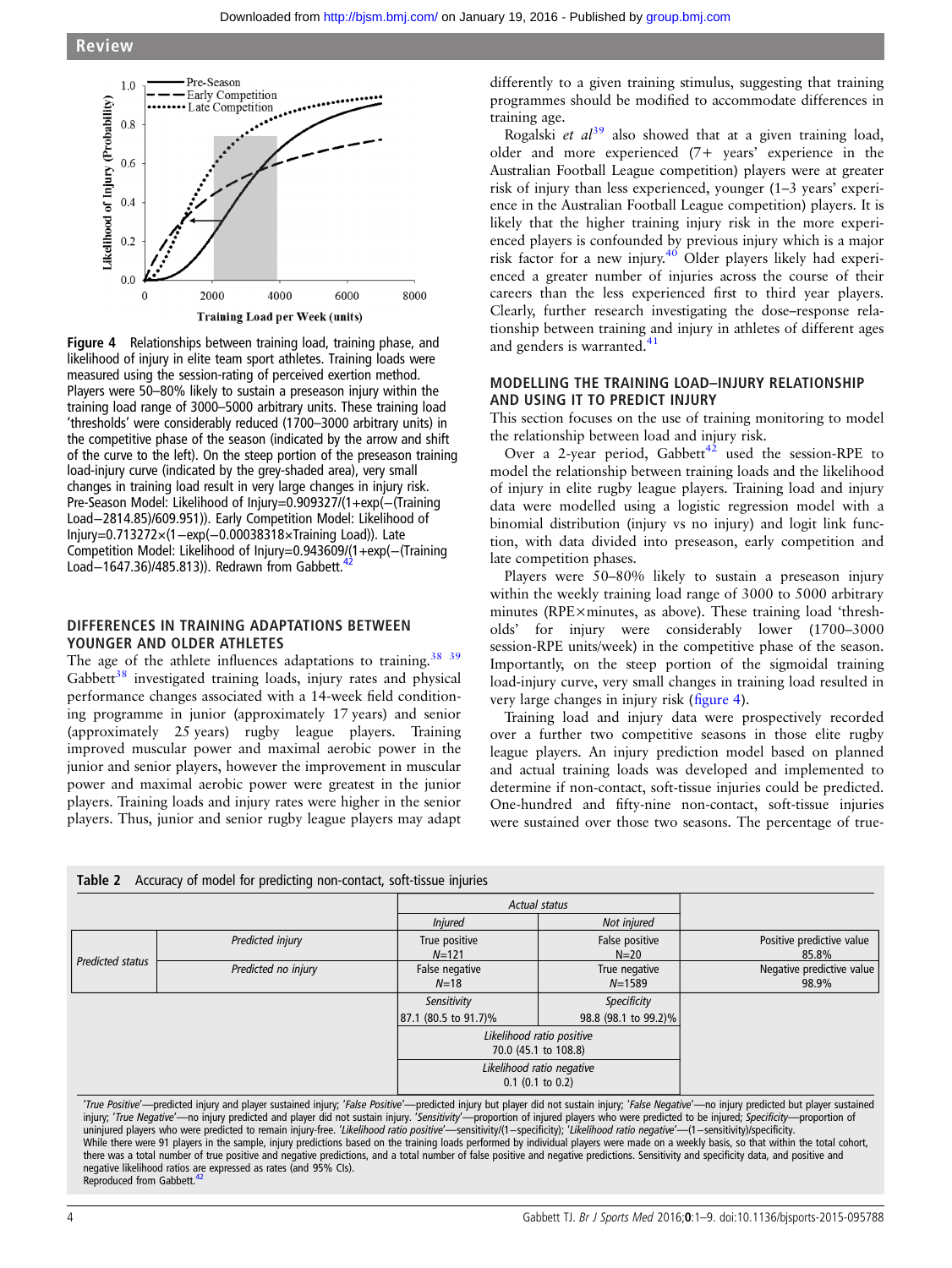positive predictions was  $62\%$  (N=121) and the false-positive and false-negative predictions were  $13\%$  (N=20) and  $11\%$  $(N=18)$ , respectively. Players who exceeded the weekly training load threshold were 70 times more likely to test positive for non-contact, soft-tissue injury, while players who did not exceed the training load threshold were injured 1/10 as often ([table 2](#page-3-0)). Furthermore, following the introduction of this model, the incidence of non-contact, soft-tissue injuries was halved. $42$ 

We also analysed the prevalence of injury and the predictive ratios obtained from the model. The prevalence of injury in this sample of professional rugby league players was 8.6%. If the predictive equation was positive for a given player, the likelihood of injury increased from 8.6% to 86%, and if the results of the test were negative, the likelihood of injury decreased from 8.6% to 0.1%. Furthermore, 87% (121 from 139 injuries) of the 8.6% of players who sustained an injury were correctly identified by the injury prediction model.

Although several commercially available software programs claim to predict training load-related injuries, to date, this is the only study to predict injury based on training load data, apply that model in a high performance sporting environment, and then report the results in a peer-reviewed journal. We acknowledge that any regression model that predicts injury is best suited to the population from which it is derived. Caution should be applied when extrapolating these results to other sports and populations. Despite this potential limitation, these findings provide information on the training dose–response relationship in elite rugby league players, and a scientific method of monitoring and regulating training load in these athletes. Importantly, in a team environment, this approach allows players to be managed on an individual basis.



Figure 5 Likelihood of injury with different changes in training load. Unpublished data collected from professional rugby league players over three preseason preparation periods. Training loads were measured using the session-rating of perceived exertion method. Training loads were progressively increased in the general preparatory phase of the preseason (ie, November through January) and then reduced during the specific preparatory phase of the preseason (ie, February). The training programme progressed from higher volume-lower intensity activities in the general preparatory phase to lower volume-higher intensity activities in the specific preparatory phase. Each player participated in up to five organised field training sessions and four gymnasium-based strength and power sessions per week. Over the three preseasons, 148 injuries were sustained. Data are reported as likelihoods  $\pm$ 95% CIs.

#### THE CRITICAL ELEMENT OF WEEK-TO-WEEK CHANGE (USUALLY INCREASES!) IN TRAINING LOAD

Accepting that high absolute training loads are associated with greater injury risk, $42$  strength and conditioning practitioners must also consider how week-to-week changes in training load independently influence injury risk (aside from total training load). In a study of Australian football players, Piggott et  $al<sup>34</sup>$  $al<sup>34</sup>$  $al<sup>34</sup>$  showed that 40% of injuries were associated with a rapid change (>10%) in weekly training load in the preceding week. Rogalski et  $al^{39}$  $al^{39}$  $al^{39}$  also showed that larger 1-weekly (>1750 arbitrary units, OR=2.44– 3.38), 2-weekly (>4000 arbitrary units, OR=4.74) and previous to current week changes in internal load (>1250 arbitrary units, OR=2.58) were related to a greater risk of injury. Large week-to-week changes in training load (1069 arbitrary units) also increased the risk of injury in professional rugby union players.<sup>14</sup> We have also modelled the relationship between changes in weekly training load (reported as a percentage of the previous weeks' training load) and the likelihood of injury (unpublished observations). When training load was fairly constant (ranging from 5% less to 10% more than the previous week) players had <10% risk of injury (figure 5). However, when training load was increased by  $\geq$ 15% above the previous week's load, injury risk escalated to between 21% and 49%. To minimise the risk of injury, practitioners should limit weekly training load increases to <10%.

#### CONSIDERING BOTH ACUTE AND CHRONIC TRAINING LOAD: A BETTER WAY TO MODEL THE TRAINING–INJURY RELATIONSHIP?

Is there a benefit in modelling the training–injury relationship using a combination of both acute and chronic training loads? Acute training loads can be as short as one session, but in team sports, 1 week of training appears to be a logical and convenient unit. Chronic training loads represent the rolling average of the most recent 3–6 weeks of training. In this respect, chronic training loads are analogous to a state of 'fitness' and acute training loads are analogous to a state of 'fatigue'.<sup>[2](#page-7-0)</sup>

Comparing the acute training load to the chronic training load as a ratio provides an index of athlete preparedness. If the acute training load is low (ie, the athlete is experiencing minimal 'fatigue') and the rolling average chronic training load is high (ie, the athlete has developed 'fitness'), then the athlete will be in a well-prepared state. The ratio of acute:chronic workload will be around 1 or less. Conversely, if the acute load is high (ie, training loads have been rapidly increased resulting in 'fatigue') and the rolling average chronic training load is low (ie, the athlete has performed inadequate training to develop 'fitness'), then the athlete will be in a fatigued state. In this case the ratio of the acute:chronic workload will exceed 1. The use of the acute: chronic workload ratio emphasises both the positive and negative consequences of training. More importantly, this ratio considers the training load that the athlete has performed relative to the training load that he or she has been prepared for. $43$ 

The first study to investigate the relationship between the acute:chronic workload ratio and injury risk was performed on elite cricket fast bowlers.<sup>[43](#page-8-0)</sup> Training loads were estimated from both session-RPE and balls bowled. When acute workload was similar to, or lower than the chronic workload (ie, acute: chronic workload ratio  $\leq 0.99$ ) the likelihood of injury for fast bowlers in the next 7 days was approximately 4%. However, when the acute:chronic workload ratio was  $\geq$ 1.5 (ie, the workload in the current week was 1.5 times greater than what the bowler was prepared for), the risk of injury was 2–4 times greater in the subsequent 7 days.<sup>43</sup>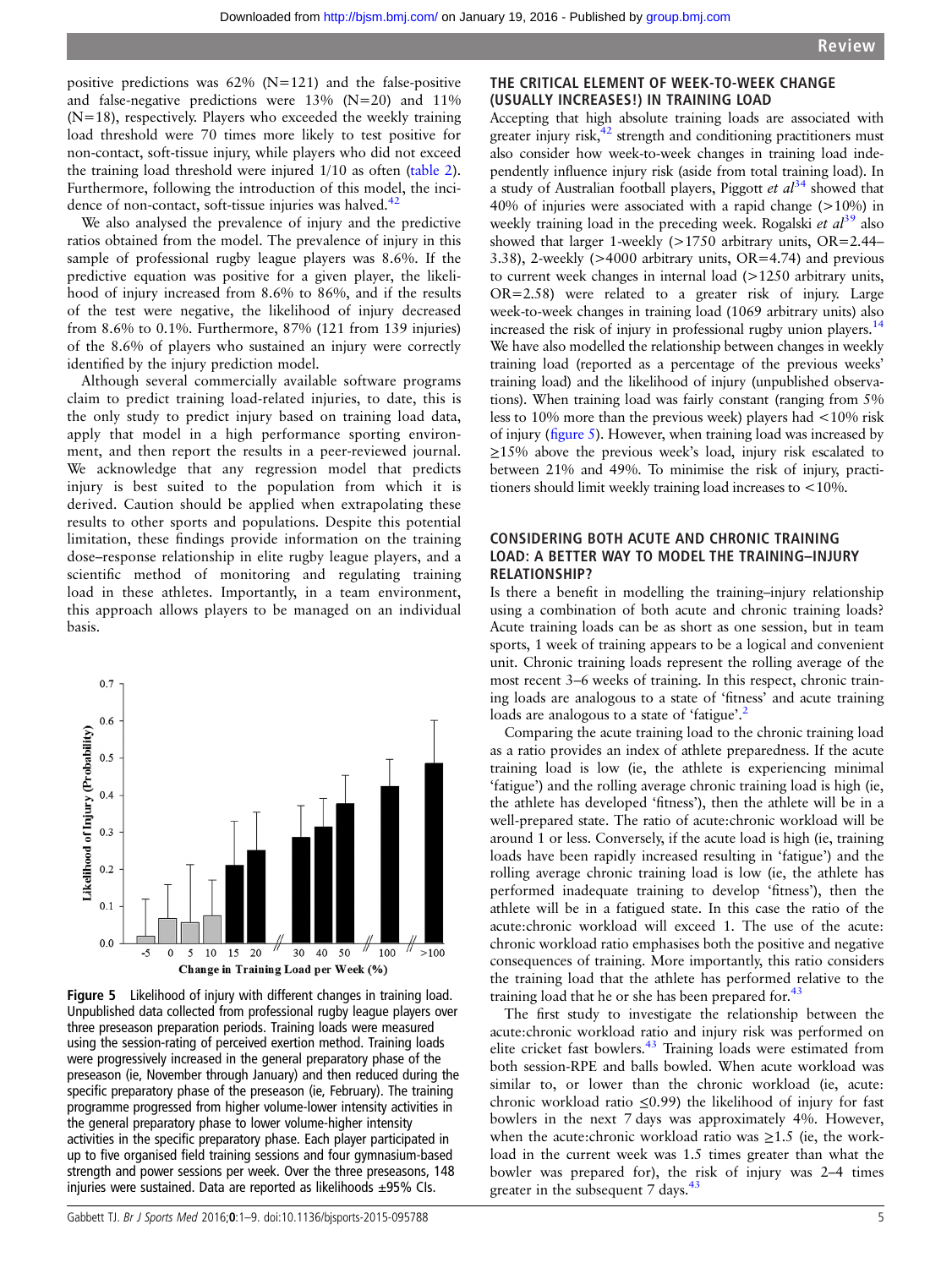

Figure 6 Guide to interpreting and applying acute:chronic workload ratio data. The green-shaded area ('sweet spot') represents acute:chronic workload ratios where injury risk is low. The red-shaded area ('danger zone') represents acute:chronic workload ratios where injury risk is high. To minimise injury risk, practitioners should aim to maintain the acute:chronic workload ratio within a range of approximately 0.8–1.3. Redrawn from Blanch and Gabbett.

Using total weekly distance as a predictor variable, almost identical results have been found in elite rugby league<sup>44</sup> and soccer<sup>[45](#page-8-0)</sup> players; 'spikes' in acute load relative to chronic load (ie, when the acute:chronic workload ratio exceeded 1.5) were associated with an increased risk of injury.

Taken from three different sports (cricket, Australian football and rugby league), a guide to interpreting and applying acute: chronic workload ratio data is shown in figure 6.<sup>[46](#page-8-0)</sup> In terms of injury risk, acute:chronic workload ratios within the range of 0.8–1.3 could be considered the training 'sweet spot', while acute:chronic workload ratios ≥1.5 represent the 'danger zone'. To minimise injury risk, practitioners should aim to maintain the acute:chronic workload ratio within a range of approximately 0.8–1.3. It is possible that different sports will have different training load–injury relationships; until more data is available, applying these recommendations to individual sport athletes should be performed with caution.

# THE BALANCE BETWEEN INJURY PREVENTION AND HIGH PERFORMANCE: TRAINING TOO MUCH OR NOT TRAINING ENOUGH

Successful sporting teams report lower injury rates and greater player availability than unsuccessful teams. $47-49$  $47-49$  Although the evidence linking greater training loads with high injury rates is compelling, focusing on the negative aspects of training detracts from the many positive adaptations that arise from the training process. In addition, there are several reasons why the results linking high training loads to injury should be taken in context with the wide range of performance issues relevant to sport. Wrapping players in cotton wool will not bring on-field success. How can practitioners help coaches train players at the ideal level (maximising performance while also maintaining a low risk of non-contact soft-tissue injuries)?

#### DOES THIS MEAN ATHLETES SHOULD STOP TRAINING?!

Although studies have shown a positive relationship between training load and injury, there is also evidence demonstrating

that training has a protective effect against injury. The results of these studies should be considered when evaluating the influence of high training workloads on injury risk:

- 1. Team sport athletes who performed greater than 18 weeks of training before sustaining their initial injuries were at reduced risk of sustaining a subsequent injury.<sup>[50](#page-8-0)</sup> These findings are consistent with others $43 \times 44$  who have shown that high chronic workloads may decrease the risk of injury. Furthermore, greater training prior to entering an elite junior soccer programme was associated with a decreased risk of developing groin pain.<sup>[51](#page-8-0)</sup>
- 2. Second, across a wide range of sports, well-developed physical qualities are associated with a reduced risk of injury. $50$   $52-54$  Clearly, for athletes to develop the physical capacities required to provide a protective effect against injury, they must be prepared to train hard.
- 3. Importantly, there is evidence that over-training and under-training may increase injury risk.<sup>[14 28](#page-7-0) [32](#page-8-0)</sup> For example, cricket fast bowlers who bowled fewer deliveries per week with greater recovery between sessions were at an increased risk of injury, while bowlers who bowled more deliveries per week with less recovery between sessions were also at an increased risk of injury. Similar findings have been reported in baseball and rugby union.<sup>14 28</sup> The 'U'-shaped relationship between workload and injury from these data demonstrate that both inadequate and excessive workloads are associated with injury.

Collectively, these results emphasise that reductions in workloads may not always be the best approach to protect against injury. How do practitioners find the 'sweet spot' of training load?

## TRAINING SMARTER AND HARDER—THE MECHANISMS THAT MAY UNDERPIN THESE FINDINGS

Although high training loads have been associated with higher injury rates, results are equivocal with recent evidence also demonstrating a protective effect of high chronic training loads.[43 44](#page-8-0)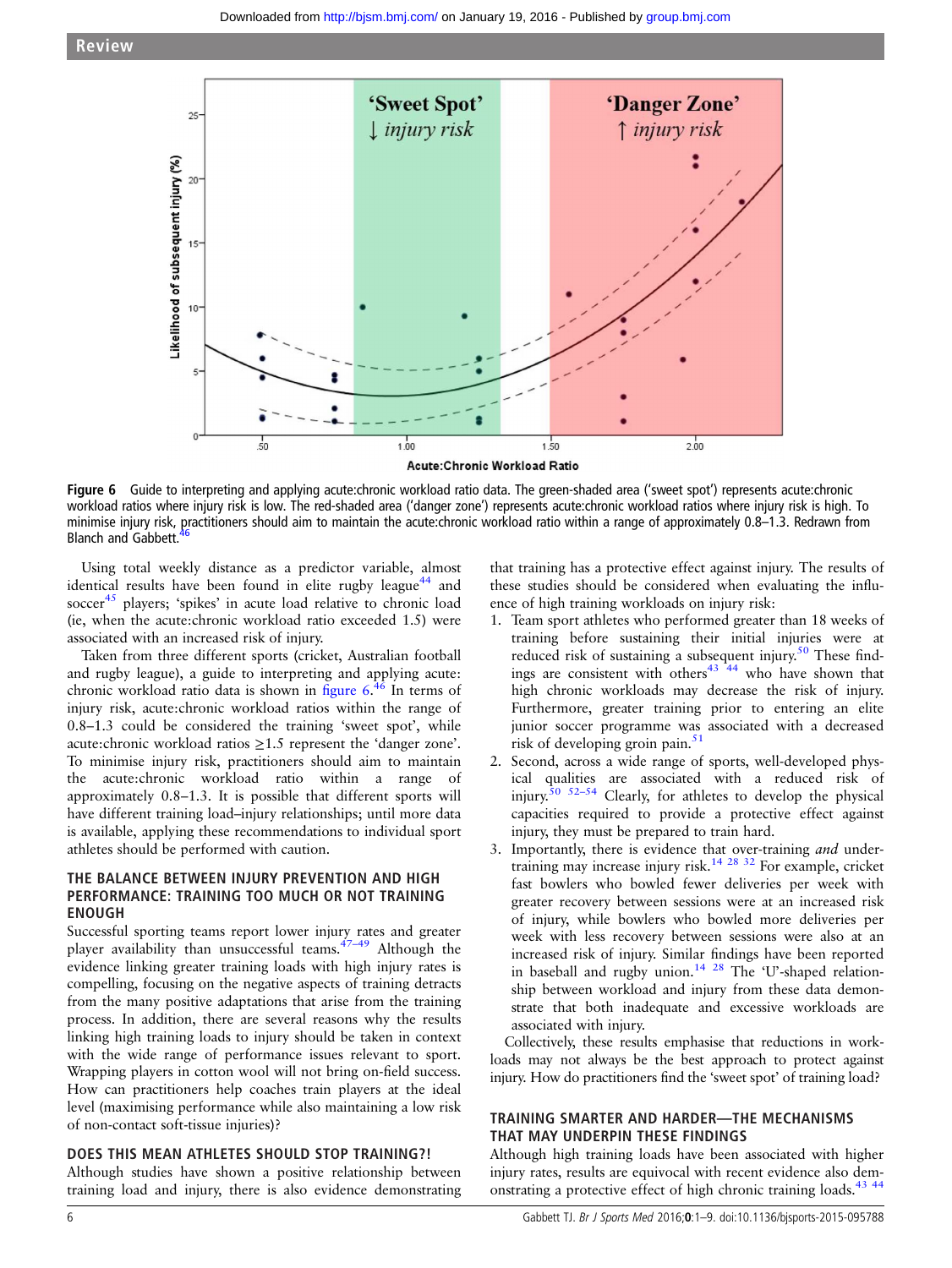<span id="page-6-0"></span>In this section I elaborate on the data shown in tables 1 and 2. Table 1 above shows that players who performed greater amounts of very high-speed running were 2.7 times more likely to sustain a non-contact soft-tissue injury than players with lower running loads.<sup>[26](#page-7-0)</sup> Given the high risk of injury with greater running loads, it is tempting to suggest that athletes should avoid very high-speed running in training to minimise the risk of injury. However, by restricting running loads in an attempt to reduce injury risk, it is possible that during critical passages of play when players are required to exert maximally they are inadvertently put at greater risk of injury due to being under prepared.

Greater amounts of very high-speed running may be associated with increased injury risk, however there is evidence (from the same data set) of lower injury risk when players performed greater amounts of low-intensity activity and short accel-eration efforts.<sup>[26](#page-7-0)</sup> High-intensity team sports such as soccer, basketball and the rugby codes require players to perform short  $(2-3 s)$  acceleration efforts,<sup>[55](#page-8-0)</sup> followed by longer durations of lower intensity activity.<sup>[56](#page-8-0)</sup> In competition, longer high-speed efforts are uncommon.<sup>5</sup>

Given that high training loads can be achieved in different ways (ie, volume, intensity and frequency of training, as well as the balance of training activities performed) it is inappropriate to consider all 'high training loads' as carrying identical injury risk. To be explicit, 'high training loads' per se may not be the largest contributing factor to increased injury risk, but rather the type of 'high training load' that is prescribed may be an important predictor of injury. Greater amounts of short, highintensity acceleration effort training and game-specific aerobic activity may provide team sport athletes with the appropriate physical qualities to not only perform at a high level, but also protect against injury.

[Table 2](#page-3-0) illustrates the accuracy of an injury prediction model. It demonstrates that the training load model was both sensitive and specific for predicting non-contact, soft tissue injuries. However, the injury prediction model was far better at identifying when injuries were unlikely to occur (ie, true negatives) than it was at predicting injuries. These findings are intuitive; if performance staff focus on injury prevention, and prevent injuries through 'managing athletes away from training', then the low numbers of training-load related injuries may be expected, as athletes are unlikely to ever train with adequate volumes or intensities to sustain an injury.

Equally, note that in fi[gure 4,](#page-3-0) on the steep portion of the training load–injury curve small changes in training load (either increases or decreases) result in large changes in injury risk (in the respective direction). Under-emphasised in this study, was that due to the sigmoidal nature of the curve, at large training loads the training load–injury relationship is almost completely 'flat'. On this portion of the curve, large changes in training load result in very small changes in injury risk. Thus, if athletes can safely train through the 'high risk' portions of the curve (using the acute:chronic workload ratio model), then they may develop greater resilience and training tolerance.

Although injury prediction models may have sufficient predictive accuracy to warrant systematic use in an elite team sport programme, a fine balance exists between training, detraining and overtraining. Training programmes must be physiologically and psychologically appropriate<sup>[58](#page-8-0)</sup> to allow players to cope with the demands of competition. With this in mind, it may be argued that it is worthwhile using preseason training and training camps to prescribe high training loads (note, not excessive) to determine which players are most susceptible to injury under physically stressful situations (these players most likely will not tolerate the intensity and fatigue of competition), and which players are not susceptible to injury under physically stressful situations (these players are more likely to tolerate the intensity and fatigue of competition).

### A NEW VIEW OF TRAINING—A 'VACCINE' AGAINST INJURIES!

This paper proposes the training-injury prevention paradox. Physically hard (and appropriate) training may protect against injuries. There is no disputing that high training loads are generally associated with better developed fitness and thus, good performance. One cost of high training load is often considered to be soft tissue injury risk. To address this risk, training loads could be reduced to decrease the incidence of injury, however low training loads (in the form of reduced training volumes) have also been associated with increased injury risk; exposing players to low training loads may place them at risk of further injury. Once players enter the rehabilitation process, it is a challenge for practitioners to expose them to appropriate loads to enhance physical qualities which provide a protective effect against injury, and prevent the 'spike' in loads when players return to full training. As a result, it is not uncommon for teams to have a constant 'rehab-er' in their squad—a player who

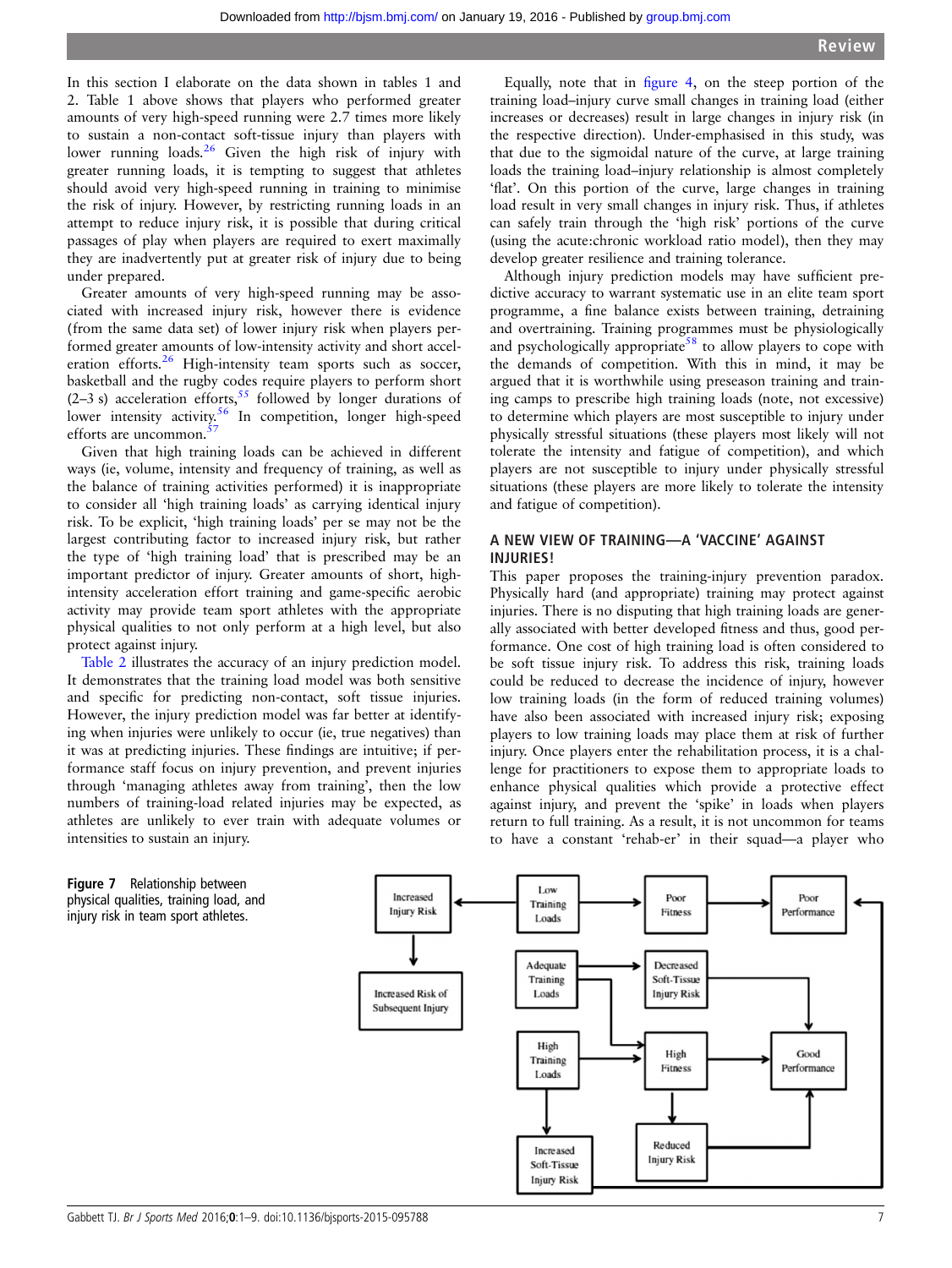<span id="page-7-0"></span>breaks down repeatedly (potentially with different injuries) because his or her training load is not high enough to adapt to match demands. The data presented suggest that prescribing high training loads can lead to improved levels of fitness, which in turn offers a protective effect against injury, ultimately leading to (1) greater physical outputs and resilience in competition, and (2) a greater proportion of the squad available for selection each week (fi[gure 7\)](#page-6-0).

# CONCLUSIONS

In conclusion, while there is a relationship between high training loads and injury, this paper demonstrates that the problem is not with training per se, but more likely the inappropriate training that is being prescribed. Excessive and rapid increases in training loads are likely responsible for a large proportion of non-contact, soft-tissue injuries. However, physically hard (and appropriate) training develops physical qualities, which in turn protects against injuries. This paper highlights the importance of monitoring training load, including the load that athletes are prepared for (by calculating the acute:chronic workload ratio), as a best practice approach to the long-term reduction of training-related injuries.

# What are the findings?

- ▶ Dogma exists around the effects of high (and low) training loads on injury.
- $\triangleright$  This review highlights the positive and negative effects of high training loads on injury risk, fitness and thus, performance.
- ▶ There is a relationship between high training loads and injuries but well-developed physical qualities protect against injury.
- The ratio of acute to chronic training load is a better predictor of injury than acute or chronic loads in isolation.

# How might it impact on clinical practice in the future?

- ▶ In many high performance settings, training loads are reported on a week-to-week basis. Recording acute and chronic training loads, and modelling the acute:chronic workload ratio allows practitioners to determine if athletes are in a state of 'fitness' (ie, net training recovery, lower than average risk of injury) or 'fatigue' (ie, net training stress, higher than average risk of injury).
- ▸ The Training-Injury Prevention Paradox Model allows practitioners to monitor and prescribe training to team sport athletes on an individual basis.
- ▶ Providing evidence around the effects of acute and chronic training load on injury risk, physical fitness and performance will allow practitioners to systematically prescribe high training loads while minimising the risk of athletes sustaining a 'load-related' injury.

#### Competing interests None declared.

Provenance and peer review Not commissioned; internally peer reviewed.

Open Access This is an Open Access article distributed in accordance with the Creative Commons Attribution Non Commercial (CC BY-NC 4.0) license, which

permits others to distribute, remix, adapt, build upon this work non-commercially, and license their derivative works on different terms, provided the original work is properly cited and the use is non-commercial. See: [http://creativecommons.org/](http://creativecommons.org/licenses/by-nc/4.0/) [licenses/by-nc/4.0/](http://creativecommons.org/licenses/by-nc/4.0/)

#### **REFERENCES**

- Orchard J. Who is to blame for all the football injuries? Br J Sports Med 2012; June 20, guest blog. [http://blogs.bmj.com/bjsm/2012/06/20/who-is-to-blame-for-all-the](http://blogs.bmj.com/bjsm/2012/06/20/who-is-to-blame-for-all-the-football-injuries/)[football-injuries/](http://blogs.bmj.com/bjsm/2012/06/20/who-is-to-blame-for-all-the-football-injuries/)
- 2 Banister EW, Calvert TW, Savage MV, et al. A systems model of training for athletic performance. Aust J Sports Med 1975;7:57–61.
- 3 Morton RH. Modeling training and overtraining. [J Sports Sci](http://dx.doi.org/10.1080/026404197367344) 1997;15:335–40.
- 4 Foster C, Daniels JT, Yarbrough RA. Physiological and training correlates of marathon running performance. Aust J Sports Med 1977;9:58-61.
- 5 Krebs PS, Zinkgraf S, Virgilio SJ. Predicting competitive bicycling performance with training and physiological variables. J Sports Med Phys Fit 1986;26:323–30.
- Mujika I, Chatard JC, Busso T, et al. Effects of training on performance in competitive swimming. [Can J Appl Physiol](http://dx.doi.org/10.1139/h95-031) 1995;20:395-406.
- Mujika I, Busso T, LaCoste L, et al. Modeled responses to training and taper in competitive swimmers. [Med Sci Sports Exerc](http://dx.doi.org/10.1097/00005768-199602000-00015) 1996;28:251–8.
- Scrimgeour AG, Noakes TD, Adams B, et al. The influence of weekly training distance on fractional utilization of maximum aerobic capacity in marathon and ultramarathon runners. [Eur J Appl Physiol](http://dx.doi.org/10.1007/BF00715006) 1986;55:202-9.
- 9 Stewart AM, Hopkins WG. Seasonal training and performance of competitive swimmers. [J Sports Sci](http://dx.doi.org/10.1080/026404100750017805) 2000;18:873-84.
- 10 Foster C. Monitoring training in athletes with reference to overtraining syndrome. [Med Sci Sports Exerc](http://dx.doi.org/10.1097/00005768-199807000-00023) 1998;30:1164–8.
- 11 Gabbett TJ. Influence of training and match intensity on injuries in rugby league. [J Sports Sci](http://dx.doi.org/10.1080/02640410310001641638) 2004;22:409–17.
- 12 Huxley DJ, O'Connor D, Healey PA. An examination of the training profiles and injuries in elite youth track and field athletes. [Eur J Sport Sci](http://dx.doi.org/10.1080/17461391.2013.809153) 2014;14:185-92.
- 13 Colby MJ, Dawson B, Heasman J, et al. Accelerometer and GPS-derived running loads and injury risk in elite Australian footballers. [J Strength Cond Res](http://dx.doi.org/10.1519/JSC.0000000000000362) 2014;28:2244–52.
- 14 Cross MJ, Williams S, Trewartha G, et al. The influence of in-season training loads on injury risk in professional rugby union. *[Int J Sports Physiol Perform](http://dx.doi.org/10.1123/ijspp.2015-0187)* 2015 (in press).
- 15 Anderson L, Triplett-McBride T, Foster C, et al. Impact of training patterns on incidence of illness and injury during a women's collegiate basketball season. J Strength Cond Res 2003;17:734–8.
- 16 Impellizzeri FM, Rampinini E, Marcora SM. Physiological assessment of aerobic training in soccer. [J Sports Sci](http://dx.doi.org/10.1080/02640410400021278) 2005;23:583-92.
- 17 Cummins C, Orr R, O'Connor H, et al. Global positioning systems (GPS) and microtechnology sensors in team sports: a systematic review. [Sports Med](http://dx.doi.org/10.1007/s40279-013-0069-2) 2013;43:1025–42.
- 18 Chambers R, Gabbett TJ, Cole MH, et al. The use of wearable microsensors to quantify sport-specific movements. [Sports Med](http://dx.doi.org/10.1007/s40279-015-0332-9) 2015;45:1065-81.
- 19 Gastin PB, Meyer D, Robinson D. Perceptions of wellness to monitor adaptive responses to training and competition in elite Australian football. *[J Strength Cond](http://dx.doi.org/10.1519/JSC.0b013e31827fd600)* [Res](http://dx.doi.org/10.1519/JSC.0b013e31827fd600) 2013;27:2518–26.
- 20 Wehbe GM, Gabbett TJ, Hartwig TB, et al. Reliability of a cycle ergometer peak power test in running-based team sport athletes: a technical report. [J Strength Cond](http://dx.doi.org/10.1519/JSC.0000000000000814) [Res](http://dx.doi.org/10.1519/JSC.0000000000000814) 2015;29:2050–5.
- 21 McNamara DJ, Gabbett TJ, Naughton G, et al. Physical preparation and competition workloads and fatigue responses of elite junior cricket players. Int J Sports Physiol Perform 2013;8:517–26.
- 22 Gallo T, Cormack S, Gabbett T, et al. Characteristics impacting on session rating of perceived exertion training load in Australian footballers. [J Sports Sci](http://dx.doi.org/10.1080/02640414.2014.947311) 2015;33:467–75.
- 23 Johnston RD, Gabbett TJ, Jenkins DG. Influence of an intensified competition on fatique and match performance in junior rugby league players. [J Sci Med Sport](http://dx.doi.org/10.1016/j.jsams.2012.10.009) 2013;16:460–5.
- 24 Kellmann M, Kallus KW. The recovery-stress questionnaire for athletes: user manual. Champaign, IL: Human Kinetics, 2001.
- 25 Main L, Grove JR. A multi-component assessment model for monitoring training distress among athletes. [Eur J Sport Sci](http://dx.doi.org/10.1080/17461390902818260) 2009;9:195-202.
- 26 Gabbett TJ, Ullah S. Relationship between running loads and soft-tissue injury in elite team sport athletes. [J Strength Cond Res](http://dx.doi.org/10.1519/JSC.0b013e3182302023) 2012;26:953-60.
- 27 Varley MC, Gabbett T, Aughey RJ. Activity profiles of professional soccer, rugby league and Australian football match play. [J Sports Sci](http://dx.doi.org/10.1080/02640414.2013.823227) 2014;32:1858-66.
- 28 Lyman S, Fleisig GS, Waterbor J, et al. Longitudinal study of elbow and shoulder pain in youth baseball pitchers. [Med Sci Sports Exerc](http://dx.doi.org/10.1097/00005768-200111000-00002) 2001;33:1803-10.
- 29 Lyman S, Fleisig GS, Andrews JR, et al. Effect of pitch type, pitch count, and pitching mechanics on risk of elbow and shoulder pain in youth baseball pitchers. Am J Sports Med 2002;30:463–8.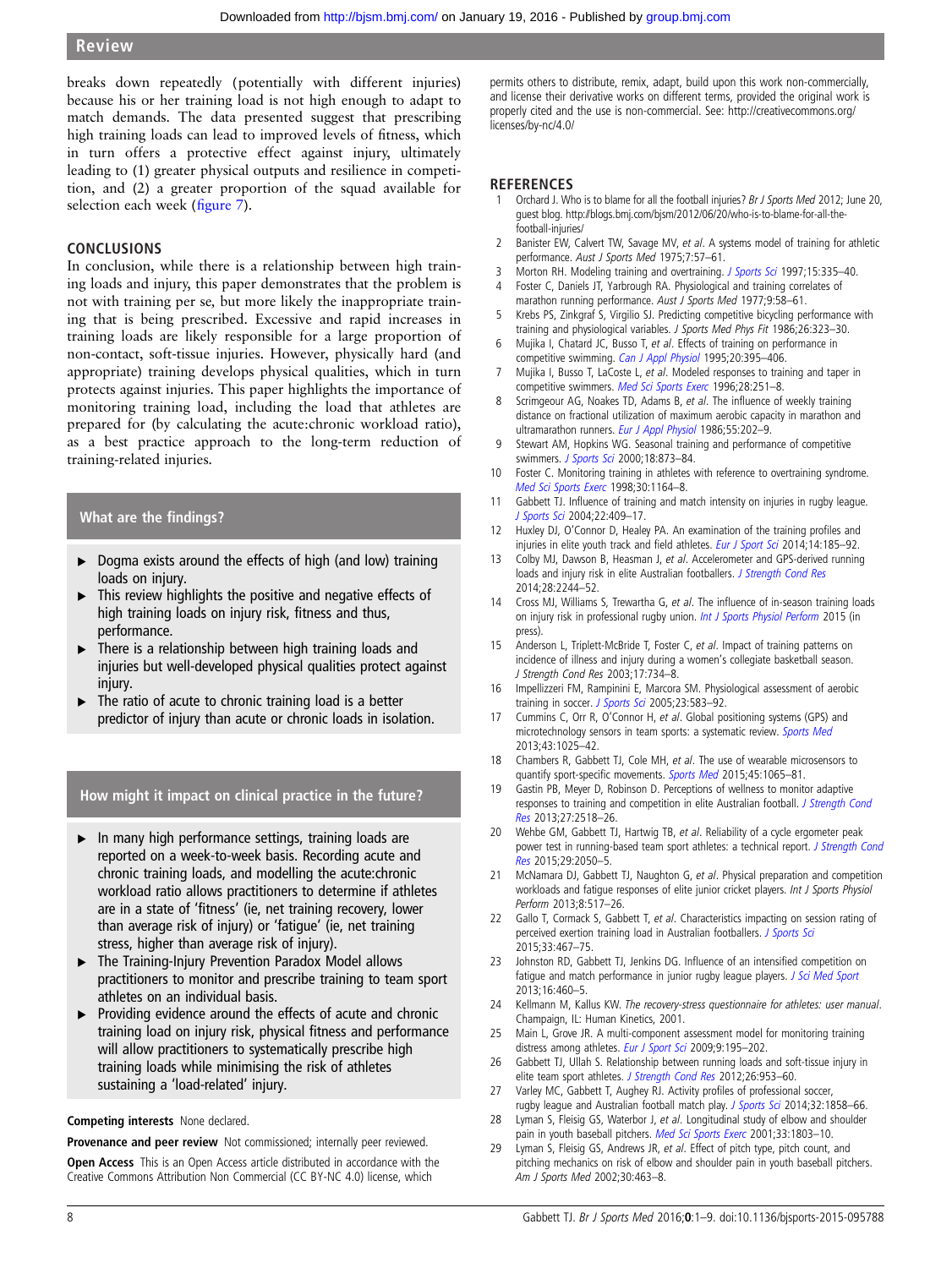- <span id="page-8-0"></span>30 Fleisig GS, Andrews JR, Cutter GR, et al. Risk of serious injury for young baseball pitchers: a 10-year prospective study. [Am J Sports Med](http://dx.doi.org/10.1177/0363546510384224) 2011;39:253-7.
- 31 Orchard JW, James T, Portus M, et al. Fast bowlers in cricket demonstrate up to 3- to 4-week delay between high workloads and increased risk of injury. [Am J](http://dx.doi.org/10.1177/0363546509332430) [Sports Med](http://dx.doi.org/10.1177/0363546509332430) 2009;37:1186–92.
- 32 Dennis R, Farhart P, Goumas C, et al. Bowling workload and the risk of injury in elite cricket fast bowlers. [J Sci Med Sport](http://dx.doi.org/10.1016/S1440-2440(03)80031-2) 2003;6:359-67.
- 33 Gabbett TJ, Domrow N. Relationships between training load, injury, and fitness in sub-elite collision sport athletes. [J Sports Sci](http://dx.doi.org/10.1080/02640410701215066) 2007;25:1507-19.
- 34 Piggott B, Newton MJ, McGuigan MR. The relationship between training load and incidence of injury and illness over a pre-season at an Australian Football League club. J Aust Strength Cond 2009;17:4–17.
- 35 Gabbett TJ, Jenkins DG. Relationship between training load and injury in professional rugby league players. [J Sci Med Sport](http://dx.doi.org/10.1016/j.jsams.2010.12.002) 2011;14:204-9.
- 36 Killen NM, Gabbett TJ, Jenkins DG. Training loads and incidence of injury during the preseason in professional rugby league players. [J Strength Cond Res](http://dx.doi.org/10.1519/JSC.0b013e3181ddafff) 2010;24:2079–84.
- 37 Gabbett TJ. Reductions in pre-season training loads reduce training injury rates in rugby league players. [Br J Sports Med](http://dx.doi.org/10.1136/bjsm.2003.008391) 2004;38:743–9.
- 38 Gabbett TJ. Performance changes following a field conditioning program in junior and senior rugby league players. [J Strength Cond Res](http://dx.doi.org/10.1519/R-16554.1) 2006;20:215-21.
- 39 Rogalski B, Dawson B, Heasman J, et al. Training and game loads and injury risk in elite Australian footballers. [J Sci Med Sport](http://dx.doi.org/10.1016/j.jsams.2012.12.004) 2013;16:499-503.
- 40 Fulton J, Wright K, Zebrosky B, et al. Injury risk is altered by previous injury: a systematic review of the literature and presentation of causative neuromuscular factors. Int J Sports Phys Ther 2014;9:583–95.
- 41 Gabbett TJ, Whyte DG, Hartwig TB, et al. The relationship between workloads, physical performance, injury and illness in adolescent male football players. [Sports](http://dx.doi.org/10.1007/s40279-014-0179-5) [Med](http://dx.doi.org/10.1007/s40279-014-0179-5) 2014;44:989–1003.
- 42 Gabbett TJ. The development and application of an injury prediction model for non-contact, soft-tissue injuries in elite collision sport athletes. [J Strength Con Res](http://dx.doi.org/10.1519/JSC.0b013e3181f19da4) 2010;24:2593–603.
- 43 Hulin BT, Gabbett TJ, Blanch P, et al. Spikes in acute workload are associated with increased injury risk in elite cricket fast bowlers. [Br J Sports Med](http://dx.doi.org/10.1136/bjsports-2013-092524) 2014;48:708–12.
- 44 Hulin BT, Gabbett TJ, Lawson DW, et al. The acute: chronic workload ratio predicts injury: high chronic workload may decrease injury risk in elite rugby league players. [Br J Sports Med](http://dx.doi.org/10.1136/bjsports-2015-094817) Published Online First: 28 Oct 2015. doi:10.1136/bjsports-2015- 094817
- 45 Ehrmann FE, Duncan CS, Sindhusake D, et al. GPS and injury prevention in professional soccer. [J Strength Cond Res](http://dx.doi.org/10.1519/JSC.0000000000001093) 2015 (in press).
- 46 Blanch P, Gabbett TJ. Has the athlete trained enough to return to play safely? The acute:chronic workload ratio permits clinicians to quantify a player's risk of subsequent injury. [Br J Sports Med](http://dx.doi.org/10.1136/bjsports-2015-095445) Published Online First: 23 Dec 2015. doi:10.1136/bjsports-2015-095445
- 47 Arnason A, Sigurdsson SB, Gudmundsson A, et al. Physical fitness, injuries, and team performance in soccer. [Med Sci Sports Exerc](http://dx.doi.org/10.1249/01.MSS.0000113478.92945.CA) 2004; 36:278–85.
- 48 Hagglund M, Walden M, Magnusson H, et al. Injuries affect team performance negatively in professional football: an 11-year follow-up of the UEFA Champions League injury study. [Br J Sports Med](http://dx.doi.org/10.1136/bjsports-2013-092215) 2013;47:738-42.
- 49 Eirale C, Tol JL, Farooq A, et al. Low injury rate strongly correlates with team success in Qatari professional football. [Br J Sports Med](http://dx.doi.org/10.1136/bjsports-2012-091040) 2013; 47:807–8.
- 50 Gabbett TJ, Domrow N. Risk factors for injury in sub-elite rugby league players. [Am](http://dx.doi.org/10.1177/0363546504268407) [J Sports Med](http://dx.doi.org/10.1177/0363546504268407) 2005;33:428–34.
- 51 Lovell G, Galloway H, Hopkins W, et al. Osteitis pubis and assessment of bone marrow edema at the pubic symphysis with MRI in an elite junior male soccer squad. [Clin J Sports Med](http://dx.doi.org/10.1097/00042752-200603000-00006) 2006;16:117-22.
- 52 Gastin PB, Meyer D, Huntsman E, et al. Increase in injury risk with low body mass and aerobic-running fitness in elite Australian football. [Int J Sports Physiol Perform](http://dx.doi.org/10.1123/ijspp.2014-0257) 2015;10:458–63.
- 53 Gabbett TJ, Ullah S, Finch CF. Identifying risk factors for contact injury in professional rugby league players—application of a Frailty model for recurrent injury. [J Sci Med Sport](http://dx.doi.org/10.1016/j.jsams.2012.03.017) 2012;15:496–504.
- 54 Quarrie KL, Alsop JC, Waller AE, et al. The New Zealand rugby injury and performance project. VI. A prospective cohort study of risk factors for injury in rugby union football. [Br J Sports Med](http://dx.doi.org/10.1136/bjsm.35.3.157) 2001;35:157-66.
- 55 Spencer M, Bishop D, Dawson B, et al. Physiological and metabolic responses of repeated-sprint activities: specific to field based team sports. [Sports](http://dx.doi.org/10.2165/00007256-200535120-00003) Med 2005;35:1025–44.
- 56 Reilly T, Thomas V. A motion analysis of work-rate in different positional roles in professional football match-play. J Hum Mov Stud 1976;2:887-97.
- 57 Gabbett TJ. Sprinting patterns of National Rugby League competition. [J Strength](http://dx.doi.org/10.1519/JSC.0b013e31821e4c60) [Cond Res](http://dx.doi.org/10.1519/JSC.0b013e31821e4c60) 2012;26:121–30.
- 58 Baron B, Moullan F, Deruelle F, et al. The role of emotions on pacing strategies and performance in middle and long duration sport events. [Br J Sports Med](http://dx.doi.org/10.1136/bjsm.2009.059964) 2011;45:511–17.